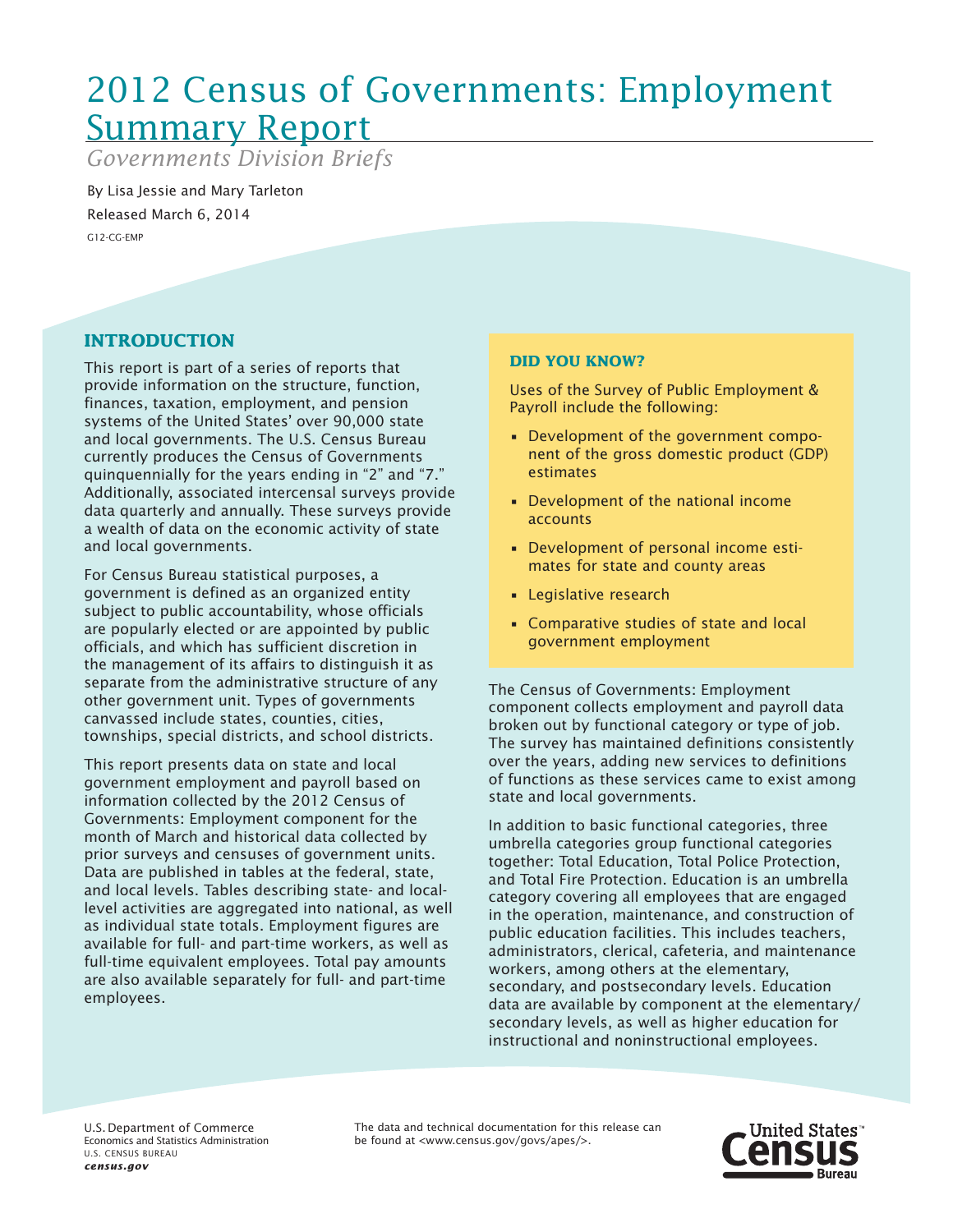Police protection includes employees of police departments who are sworn police officers as well as those in assistance, such as dispatchers, coroners, and crime lab employees. Sworn police officers are counted specifically and can be separated from the wider functional category as shown in Tables 1 and 2. Fire protection is divided between firefighters and other fire protection personnel.

Contracted employees of governments are not included in the employment or payroll amounts shown in this report. Additionally, these data do not account specifically for the effects of the American Recovery and Reinvestment Act of 2009 on public employment and payroll in state and local governments.

#### **EMPLOYMENT**

In March 2012, federal, state, and local governments employed 22.0 million people. This is a decrease of 75,913 employees from the last Census of Governments conducted in 2007. The number of state government employees increased by 85,755, or 1.6 percent. Local governments employed 224,354 fewer people, or 1.6 percent, while federal employment increased by 62,686 employees, or 2.3 percent (see Figure 1).

State and local governments in the United States employed 14.4 million full-time and 4.9 million parttime employees in March of 2012. In March 2007, there were 14.7 million full-time and 4.7 million part-time employees of state and local governments.



## **DID YOU KNOW?**

Full-time employees are defined to include those persons whose hours of work represent fulltime employment in their employer government. Because this can vary across governments, the Survey of Public Employment & Payroll asks respondents to choose between six categories that best describe the reported full-time employees: 40 hours or more; 37.5 to 39.9 hours; 34 to 37.4 hours; 32 to 33.9 hours; 30 to 31.9 hours; and No Full-Time Employees.

Source: The 2006 Classification Manual for Federal, State, and Local Governments, <www2.census.gov/govs/pubs/classification /2006\_classification\_manual.pdf>.

This was a decrease of 0.3 million full-time employees, or 2.1 percent, working in March 2012. Part-time employment increased by 169,335, or 3.6 percent, during this period. A comparison between the numbers of full-time and total employees for the three levels of government can be found in Figure 2.

Full-time employment decreased at both the state government and local government level, with losses of 45,907 employees, or 1.2 percent, and 262,027 employees, or 2.4 percent, respectively. However, part-time employment saw an increase with 37,673 more employees, or 1.1 percent, at the local level and an increase of 131,662 employees, or 9.2 percent, at the state level.

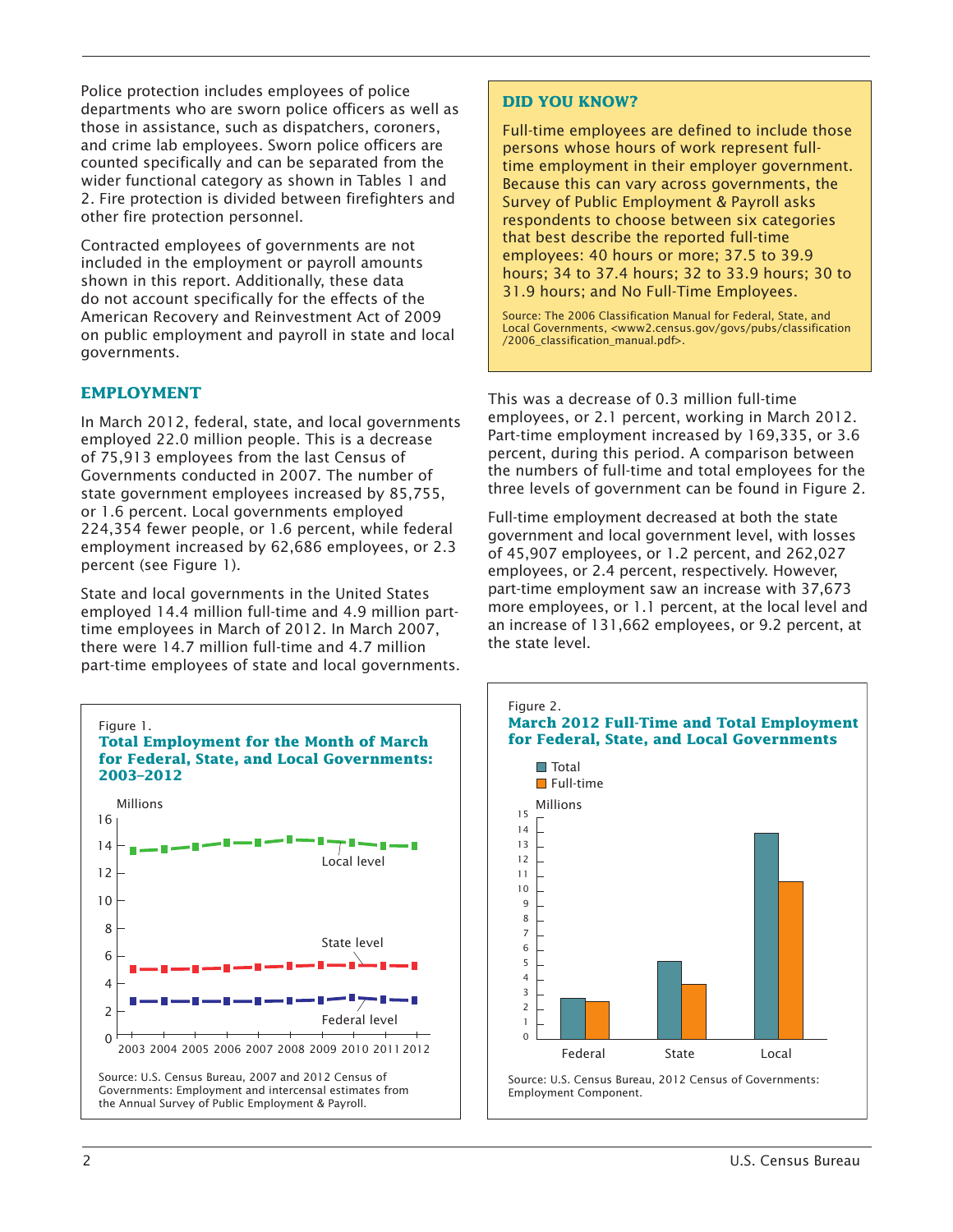Nationally, local government workers comprised the majority of the state and local government workforce with 14.0 million local government employees, or 72.5 percent, working in March 2012. State governments employed 5.3 million, or 27.5 percent. Full-time employees form the majority of the state and local government workforce. Local governments employed 10.6 million full-time employees, or 76.2 percent of all workers. There were 3.7 million, or 70.6 percent of state government employees working in full-time positions.

## **PAYROLL**

In March 2012, the three levels of government in the United States paid their employees a total of \$87.9 billion. Compared to the 2007 Census of Governments, total payroll for the federal government increased by 16.9 percent, state government increased by 13.4 percent, and local government total payroll increased by 9.6 percent. The increase in payroll at all three levels of government can be seen in Figure 3. Payroll figures are not adjusted for inflation.

Full-time state and local government employees were paid \$65.1 billion, or 91.7 percent of the total state and local government payroll amount. Parttime employees received the remaining \$5.9 billion, or 8.3 percent.



## **DID YOU KNOW?**

A government function that can be found in two different classifications is Emergency Medical Services. If these services are handled within a fire department, they are classified under Fire Protection: All Other. If they are a stand-alone entity, they are classified under Health.

Source: The 2006 Classification Manual for Federal, State, and Local Governments, <www2.census.gov/govs/pubs /classification/2006\_classification\_manual.pdf>.

During the month of March 2012, full-time state employees were paid \$18.0 billion, while their local counterparts earned \$47.0 billion. Part-time state employees earned \$2.1 billion. Local government part-time employees received \$3.8 billion. The number of hours paid can differ greatly between individual governments from year to year. Full-time employees can work from 30 hours to more than 40 hours per week.

Part-time employees are classified as those working less than 30 hours per week. Some government employees, like town council members, may earn a wage that is larger than that of an average fulltime employee; however, because their wage is earned over fewer hours, such as to attend monthly meetings, they are classified as part-time.

Nationwide, average pay per state government employee for the month of March was \$3,816. Full-time employees averaged \$4,838 and part-time employees averaged \$1,368.

For local governments, average pay per public employee was \$3,640. Full-time local government employees averaged \$4,419 and part-time local government employees averaged \$1,140.

## **FUNCTIONAL DISTRIBUTION**

Education, health and hospitals, and police protection constitute the largest functional categories of public employment nationwide. In March of 2012, 14.1 million, or 63.8 percent of all public employees, were employed on a fullor part-time basis in a capacity related to these functions. The remaining 8.0 million employees, or 36.2 percent of all public workers, worked in other functional categories (see Table 1).

Education, the single largest functional category for all governments, employed 11.0 million people, or 49.8 percent of the total number of federal, state, and local government employees. Among those public education employees, 8.2 million, or 75.1 percent, worked at the local government level.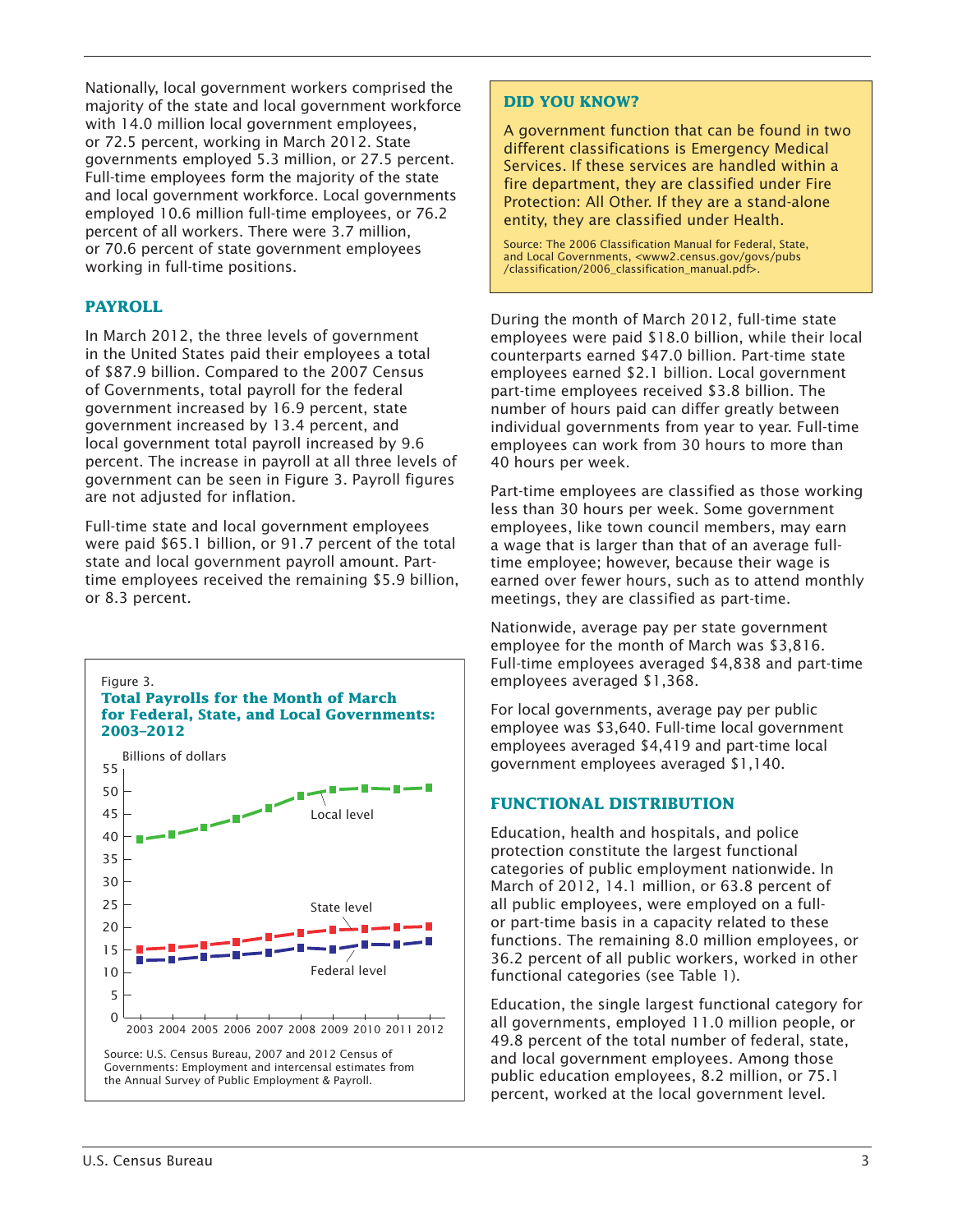State governments employed another 2.7 million people, or 24.8 percent. The federal government contributed 10,473 education employees to the total, or 0.1 percent of all education employees.

Nearly half (47.4 percent) of all education employees, 5.2 million, worked as instructional personnel for elementary and secondary schools at the local government level. Instructors comprised 63.1 percent of all local education employees. These local government institutions employed another 2.4 million, or 29.6 percent, who performed other duties. The remaining 0.6 million, or 7.3 percent, were employed by higher education institutions operated by local governments.

Of the 2.7 million employed by state governments to work in education, 1.7 million, or 63.9 percent, worked as noninstructional personnel in higher education. State-administered institutions of higher education employed 0.8 million, or 30.6 percent, as instructional personnel. Another 58,465 employees, or 2.1 percent, worked in state-operated elementary and secondary institutions. The remaining 3.4 percent (or 92,033 employees) in education employed by state governments worked in other education, which includes, but not limited to, state schools for the blind, visually impaired, deaf, or other handicapped, technical or vocational-technical schools, and supervision and administration of services and activities for both local and state education systems.





In March of 2012, 1.9 million public workers, or 8.6 percent of total federal, state, and local government employees, worked in healthcare and hospitals making it the next largest functional category. Of those public employees, 0.9 million, or 47.2 percent, worked at the local government level.

Another 0.6 million, or 33.0 percent, worked at the state government level. The federal government employed the remaining 0.4 million workers, or 19.8 percent. Figure 4 presents a distribution of employment in health and hospitals among the three levels of government.

Police protection accounted for 1.2 million workers, or 5.4 percent of total employees in the United States for federal, state, and local governments. Local level governments employed 0.9 million of all police protection workers, or 74.6 percent. Federal government employees accounted for another 0.2 million people, or 16.2 percent. The remaining 0.1 million, or 9.1 percent, were employed at the state level. Figure 5 shows the year-to-year percentage changes in total police protection employees at the state and local level for the month of March.

The highest compensated functional categories at the national level, across state and local governments, were in electrical power where employees earned an average of \$6,512 in March of 2012; followed by police officers who earned an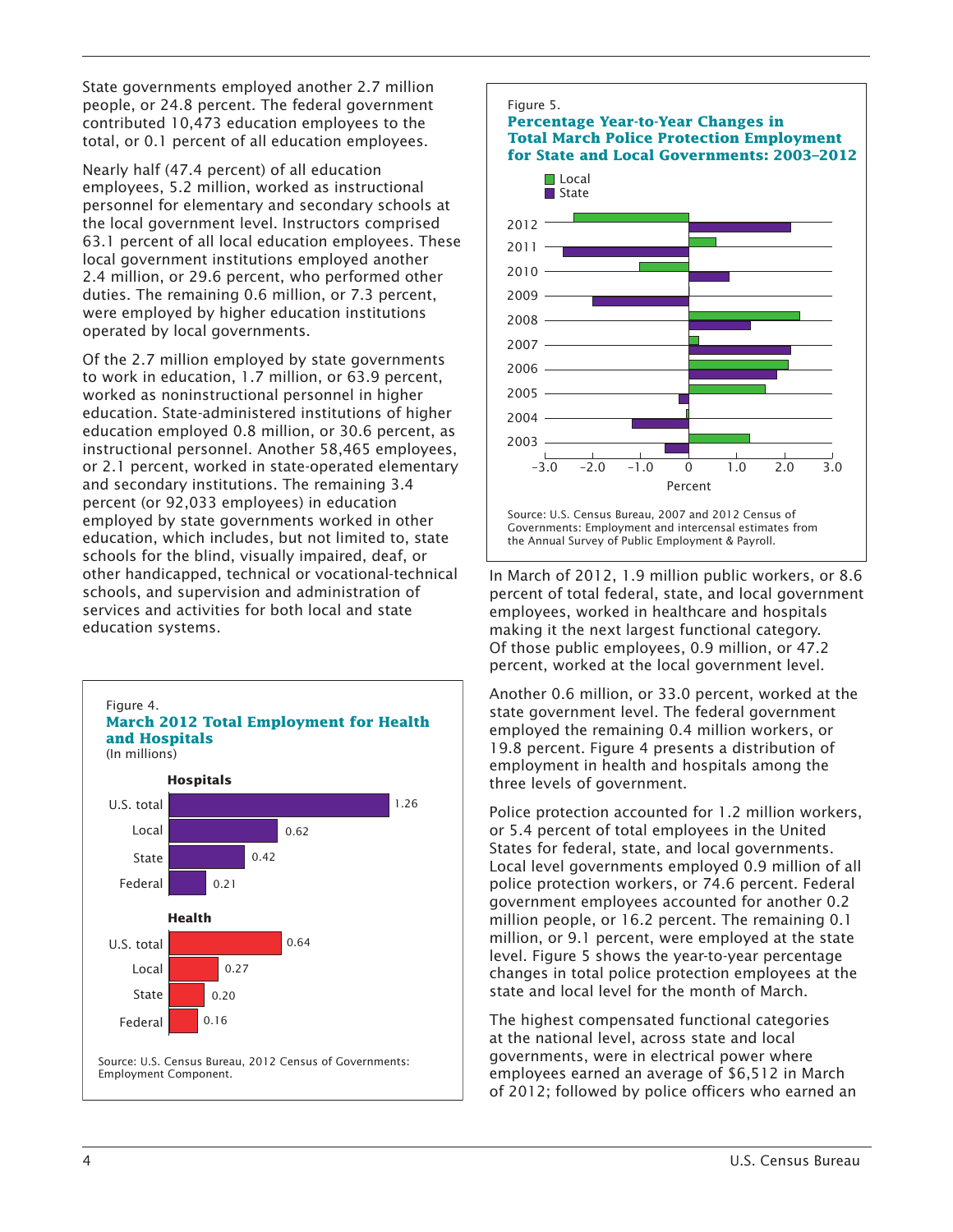average of \$5,776 in the same month. A complete listing of average pay in March of 2012 for each functional category is available in Table 2.

## **DATA FOR STATE AREAS**

Public employment in state and local governments vary for the state areas. Table 3 shows total state and local government employees by state. At the national level, state and local governments reported a 0.7 percent decrease in employment, declining from 19.4 million employees in 2007 to 19.2 million employees in 2012. However, changes in public employment (state and local governments) among states were mixed.

For example, both Utah and North Carolina showed increases in total public employment between 2007 and 2012, adding 19,007 (or 10.9 percent) jobs and 64,159 (or 10.2 percent), respectively. Utah saw a lower percentage increase in state government employment (6.4 percent or 4,242 jobs) than they

did in local government employment (13.6 percent or 14,765 workers). Likewise, North Carolina saw an increase in local government employment (53,460 personnel or 11.6 percent) and an increase in state government employment (10,699 employees or 6.4 percent).

Compared to 2007, Michigan reported a decline of 9.8 percent in public employment in March of 2012. The number of local government employees in Michigan decreased by 62,488, or 14.1 percent. However, state government employees increased 0.6 percent, or 1,150, from 2007 to 2012 in Michigan. See Figure 6 for the changes in state and local governments for all 50 states.

Four state areas employed a million or more state and local government workers in March of 2012. Reporting 2.1 million total public employees in 2012, California had the largest state and local government workforce. This was a decrease of 110,891 jobs, or 5.0 percent, from California's

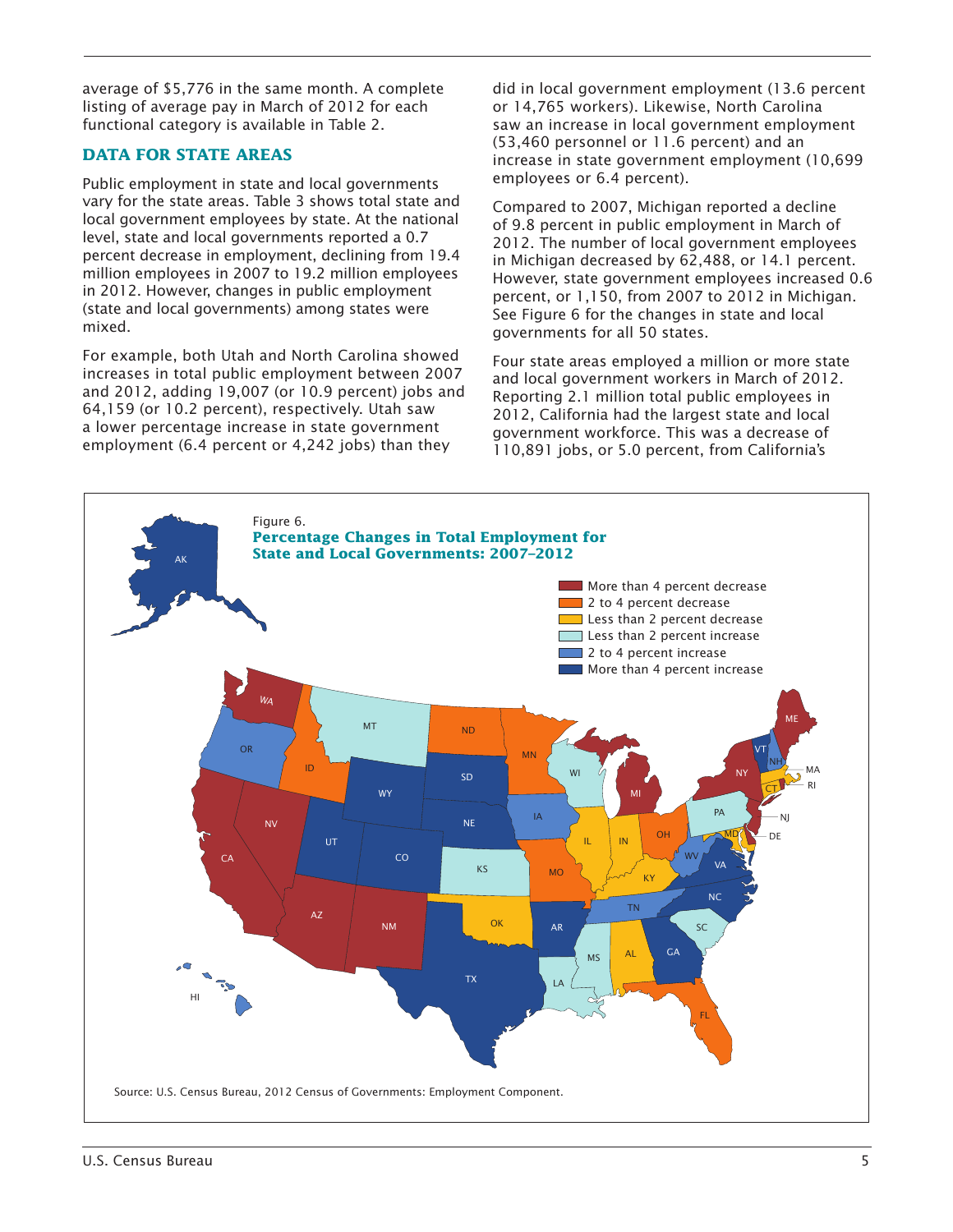employment in the 2007 Census of Governments. Texas reported 1.6 million total public employees, with an increase of 90,109 employees, or 6.0 percent from 2007. New York reported 1.3 million total state and local government employees, decreasing by 4.6 percent (64,709 employees) from March of 2007. Florida showed a decrease of 3.2 percent from 2007, reporting 1.0 million total public employees in 2012. Only the District of Columbia employed fewer than 50,000 total public employees, accounting for 45,206 state and local government jobs. Vermont was just above the 50,000-employee threshold, reporting 52,909 state and local government employees.

Full-time employees of state and local governments in the District of Columbia, California, and New Jersey earned the highest salaries in the nation for the month of March 2012, earning an average of \$6,113; \$6,101; and \$5,740, respectively. A complete listing of average monthly pay for full-time employees in each state is available in Table 4.

## **SOURCE AND ACCURACY OF DATA**

The Census of Governments: Employment component is a census of all state and local governments. For the purpose of Census Bureau statistics, the term "state government" refers not only to the executive, legislative, and judicial branches of a given state, but also includes agencies, institutions, commissions, and public authorities that operate separately or somewhat autonomously from the central state government, but where the state government maintains administrative or fiscal control over their activities, as defined by the Census Bureau.

These data are not subject to sampling error or any sampling variability. A mail survey of the state and local governments collects these data by law under Title 13, United States Code, Sections 161 and 182.

The Census Bureau develops these data to measure the economic activity of state and local governments in general. The definitions used in the Census Bureau statistics about governments can vary considerably from definitions applied in other standard reports.

### **NONSAMPLING ERROR**

Although every effort is made in all phases of collection, processing, and tabulation to minimize errors, the sample data are subject to nonsampling error, such as the inability to obtain data for every variable from all units in the sample, inaccuracies in classification, response errors, misinterpretation of questions, mistakes in keying and coding, and coverage errors.

#### **OVERALL UNIT RESPONSE RATE**

The overall unit response rate to the 2012 Census of Governments: Employment component was 81.3 percent. All of the 50 state governments responded to the survey.

#### **TOTAL QUANTITY RESPONSE RATE (TQRR)**

The TQRR was also calculated for the key variables for each state. This response rate is computed separately for each key variable by summing the data provided by the respondents for the key variable and dividing this sum by the sum of the respondent data and the imputed data for the key variable. The result is multiplied by 100.

The Census Bureau's quality standard on releasing data products requires a 70 percent TQRR for key variables. Although the unit response rates are well above the 60 percent Census Bureau's quality standard for most states, New Mexico, at the state and local government levels, fell below this standard. Massachusetts, New Hampshire, New Jersey, Rhode Island, and Washington state and local data fail to meet the 70 percent TQRR standard for at least one key item. There are 14 states (Connecticut, Louisiana, Massachusetts, Michigan, Mississippi, Montana, Nevada, New Hampshire, New Jersey, Pennsylvania, Rhode Island, South Dakota, Vermont, and Washington) that fall below this level for at least one key item at the local government level. Additionally, there are five states (Maryland, Missouri, Nebraska, Oregon, and Rhode Island) that are noncompliant for at least one TQRR key item for the state data. Files of the unit response rates and TQRRs for all states are available in the Response Rate Tables section on the survey Web site <www.census.gov /govs/apes>.

#### **ADDITIONAL DATA AND CONTACT INFORMATION**

Additional data and documentation are available at <www.census.gov/govs/apes/>.

To contact us, please call 800-242-2184 or e-mail <govs.cms.inquiry@census.gov>.

Annual data for public employment by state and level of government, from 1992 to 2012, are available on the Web site. Employment and payroll data are available for selected individual governments through individual unit data files, in text file format, from the Web site.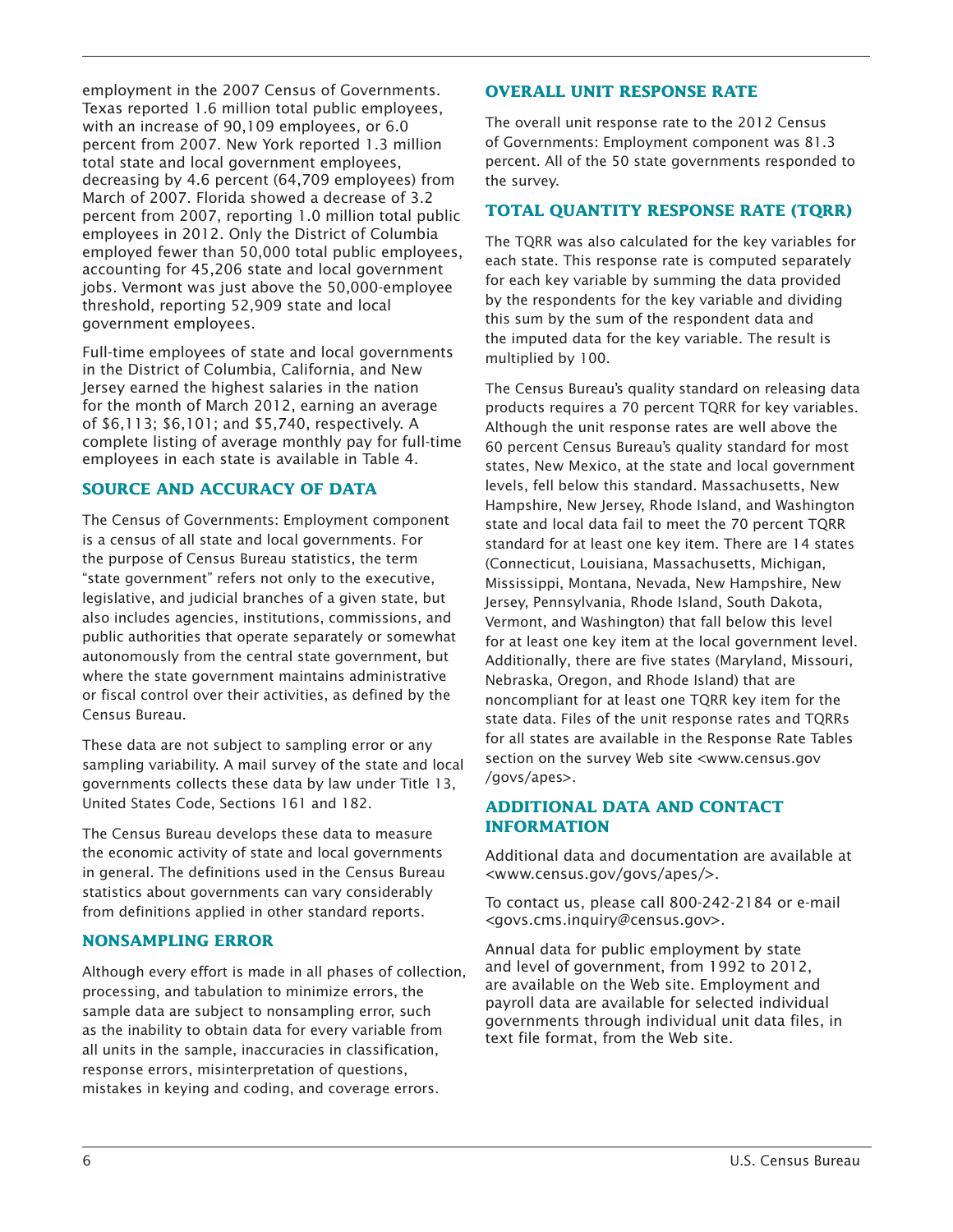## Table 1. **Categories of Employees at the Federal, State, and Local Levels by Function: 2012**

| Function                                                                                                                 | <b>Total March</b><br>full-time and<br>part-time               | Percentage<br>of total<br>government | Percentage<br>employed<br>at the<br>federal level | Percentage<br>employed<br>at the<br>state level | Percentage<br>employed<br>at the     |
|--------------------------------------------------------------------------------------------------------------------------|----------------------------------------------------------------|--------------------------------------|---------------------------------------------------|-------------------------------------------------|--------------------------------------|
| Total U.S. Employment                                                                                                    | employment<br>22,040,106                                       | employment<br>100.0                  | 12.7                                              | 24.0                                            | local level<br>63.3                  |
| Financial administration                                                                                                 | 532,794                                                        | 2.4                                  | 22.3                                              | 30.5                                            | 47.2                                 |
| Other government administration                                                                                          | 441,516                                                        | 2.0                                  | 5.6                                               | 12.9                                            | 81.5                                 |
|                                                                                                                          | 491,729                                                        | 2.2                                  | 12.8                                              | 35.6                                            | 51.7                                 |
| National defense and international relations                                                                             | 790,966                                                        | 3.6                                  | 100.0                                             | 0.0                                             | 0.0                                  |
| Persons with power of $arrest1$<br>Other police $employees1$                                                             | 1,183,717<br>723,427<br>267,936                                | 5.4<br>3.3<br>1.2                    | 16.2<br>0.0<br>0.0                                | 9.1<br>9.5<br>14.7                              | 74.6<br>90.5<br>85.3                 |
| Fire protection $\ldots \ldots \ldots \ldots \ldots \ldots \ldots \ldots \ldots$                                         | 426,663<br>389,450<br>37,213                                   | 1.9<br>1.8<br>0.2                    | 0.0<br>0.0<br>0.0                                 | 0.0<br>0.0<br>0.0                               | 100.0<br>100.0<br>100.0              |
|                                                                                                                          | 745,862                                                        | 3.4                                  | 5.1                                               | 59.6                                            | 35.3                                 |
|                                                                                                                          | 521,254                                                        | 2.4                                  | 0.6                                               | 43.2                                            | 56.3                                 |
| Air transportation                                                                                                       | 95,154                                                         | 0.4                                  | 50.2                                              | 3.3                                             | 46.4                                 |
| Water transport and terminals                                                                                            | 18,409                                                         | 0.1                                  | 25.9                                              | 25.8                                            | 48.3                                 |
| Public welfare                                                                                                           | 532,332                                                        | 2.4                                  | 1.8                                               | 44.1                                            | 54.1                                 |
|                                                                                                                          | 643,795                                                        | 2.9                                  | 25.5                                              | 32.2                                            | 42.3                                 |
|                                                                                                                          | 1,259,049                                                      | 5.7                                  | 16.8                                              | 33.5                                            | 49.7                                 |
| Social insurance administration                                                                                          | 154,407                                                        | 0.7                                  | 43.5                                              | 56.2                                            | 0.3                                  |
| Housing and community development.                                                                                       | 128,317                                                        | 0.6                                  | 11.1                                              | 0.0                                             | 88.9                                 |
|                                                                                                                          | 418,491                                                        | 1.9                                  | 6.4                                               | 10.0                                            | 83.6                                 |
| Natural resources                                                                                                        | 369,484                                                        | 1.7                                  | 49.7                                              | 38.9                                            | 11.4                                 |
| Solid waste management                                                                                                   | 116,377                                                        | 0.5                                  | 0.0                                               | 2.2                                             | 97.8                                 |
| Sewerage                                                                                                                 | 129,224                                                        | 0.6                                  | 0.0                                               | 1.3                                             | 98.7                                 |
|                                                                                                                          | 178,633                                                        | 0.8                                  | 0.0                                               | 0.4                                             | 99.6                                 |
|                                                                                                                          | 81,448                                                         | 0.4                                  | 0.0                                               | 5.1                                             | 94.9                                 |
| Gas supply. $\ldots \ldots \ldots \ldots \ldots \ldots \ldots \ldots \ldots$                                             | 11,734                                                         | 0.1                                  | 0.0                                               | 0.0                                             | 100.0                                |
|                                                                                                                          | 233,467                                                        | 1.1                                  | 0.0                                               | 14.4                                            | 85.6                                 |
| Elementary and secondary education<br>Instructional—elementary and secondary<br>Other employees—elementary and secondary | 10,978,246<br>7,698,741<br>5,246,991<br>2,451,750<br>3,176,999 | 49.8<br>34.9<br>23.8<br>11.1<br>14.4 | 0.1<br>0.0<br>0.0<br>0.0<br>0.0                   | 24.8<br>0.8<br>0.8<br>0.6<br>81.0               | 75.1<br>99.2<br>99.2<br>99.4<br>19.0 |
| Instructional-higher education<br>Other employees—higher education                                                       | 1,132,085<br>2,044,914<br>102,506                              | 5.1<br>9.3<br>0.5                    | 0.0<br>0.0<br>10.2                                | 73.5<br>85.1<br>89.8                            | 26.5<br>14.9<br>0.0                  |
|                                                                                                                          | 183,812                                                        | 0.8                                  | 2.1                                               | 0.4                                             | 97.5                                 |
| Space research and technology                                                                                            | 18,201                                                         | 0.1                                  | 100.0                                             | 0.0                                             | 0.0                                  |
| Postal service                                                                                                           | 602,920                                                        | 2.7                                  | 100.0                                             | 0.0                                             | 0.0                                  |
|                                                                                                                          | 11,824                                                         | 0.1                                  | 0.0                                               | 100.0                                           | 0.0                                  |
|                                                                                                                          | 740,281                                                        | 3.4                                  | 26.6                                              | 25.9                                            | 47.5                                 |

<sup>1</sup> The data for "Police protection—persons with power of arrest" and "Police protection—other" reflect only state and local government employees. These categories do not sum to "Police protection total" because a breakout is not available for police protection employees at the federal level.

Note: For information on sampling and nonsampling error or definitions, see <www.census.gov/govs/apes/how\_data\_collected.html>. Data users who create their own estimates from these tables should cite the U.S. Census Bureau as the source of the original data only.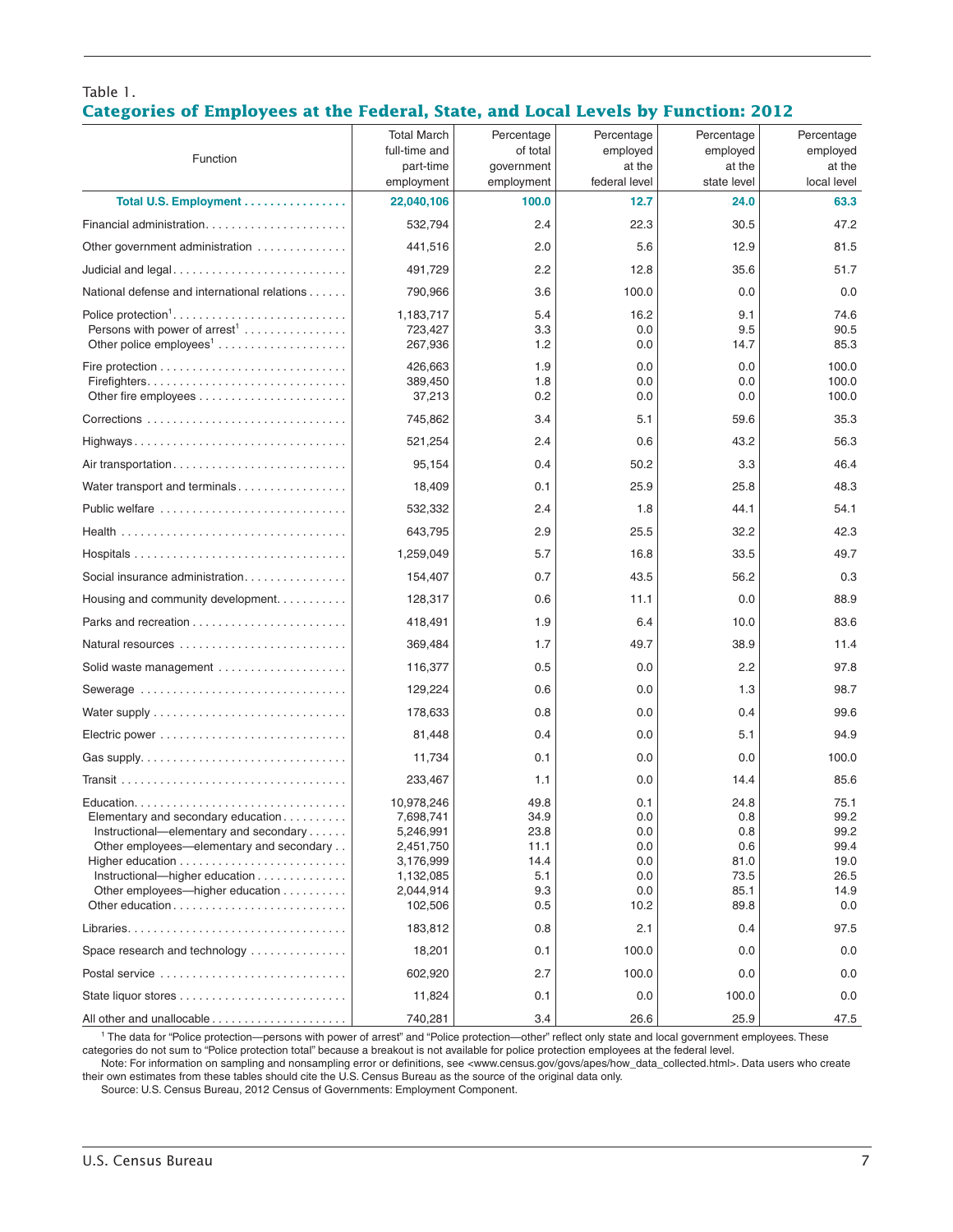#### Table 2. **Full-Time and Part-Time Average Pay by Functional Categories (State and Local Combined): 2012**

(In dollars)

| <b>Function</b>                                                                                                                                                                                                   | Average March earnings<br>for all employees                          | Average March earnings<br>for a full-time employee                   | Average March earnings<br>for a part-time employee                 |
|-------------------------------------------------------------------------------------------------------------------------------------------------------------------------------------------------------------------|----------------------------------------------------------------------|----------------------------------------------------------------------|--------------------------------------------------------------------|
| Total U.S Average Pay.                                                                                                                                                                                            | 3,689                                                                | 4,528                                                                | 1,213                                                              |
| Financial administration                                                                                                                                                                                          | 4,149                                                                | 4,537                                                                | 1,330                                                              |
| Other government administration                                                                                                                                                                                   | 2,892                                                                | 4,495                                                                | 681                                                                |
|                                                                                                                                                                                                                   | 4,725                                                                | 5,042                                                                | 1,696                                                              |
| Persons with power of arrest<br>Other police employees                                                                                                                                                            | 5,131<br>5,776<br>3,389                                              | 5,585<br>6,010<br>4,149                                              | 1,086<br>1,279<br>979                                              |
| Firefighters                                                                                                                                                                                                      | 4,725<br>4,810<br>3,836                                              | 6,097<br>6,174<br>5,204                                              | 573<br>545<br>801                                                  |
|                                                                                                                                                                                                                   | 4,167                                                                | 4,244                                                                | 1,884                                                              |
| Highways                                                                                                                                                                                                          | 4,088                                                                | 4,267                                                                | 1,629                                                              |
|                                                                                                                                                                                                                   | 4,700                                                                | 5,018                                                                | 1,244                                                              |
| Water transport and terminals                                                                                                                                                                                     | 5,530                                                                | 5,893                                                                | 1,449                                                              |
| Public welfare                                                                                                                                                                                                    | 3,709                                                                | 3,929                                                                | 1,611                                                              |
|                                                                                                                                                                                                                   | 3,917                                                                | 4,294                                                                | 1,715                                                              |
|                                                                                                                                                                                                                   | 4,491                                                                | 4,866                                                                | 2,943                                                              |
| Social insurance administration                                                                                                                                                                                   | 4,099                                                                | 4,241                                                                | 2,380                                                              |
| Housing and community development.                                                                                                                                                                                | 4,135                                                                | 4,466                                                                | 1,400                                                              |
|                                                                                                                                                                                                                   | 2,214                                                                | 3,879                                                                | 820                                                                |
|                                                                                                                                                                                                                   | 3,834                                                                | 4,349                                                                | 1,359                                                              |
| Solid waste management                                                                                                                                                                                            | 3,550                                                                | 4,025                                                                | 893                                                                |
| Sewerage                                                                                                                                                                                                          | 4,429                                                                | 4,704                                                                | 1,012                                                              |
|                                                                                                                                                                                                                   | 4,358                                                                | 4,670                                                                | 1,026                                                              |
|                                                                                                                                                                                                                   | 6,512                                                                | 6,662                                                                | 2,082                                                              |
|                                                                                                                                                                                                                   | 4,444                                                                | 4,526                                                                | 1,722                                                              |
|                                                                                                                                                                                                                   | 5,143                                                                | 5,441                                                                | 1,867                                                              |
| Elementary and secondary education<br>Instructional—elementary and secondary<br>Other employees—elementary and secondary<br>Instructional—higher education<br>Other employees—higher education<br>Other education | 3,345<br>3,403<br>3,946<br>2,241<br>3,185<br>4,133<br>2,661<br>4,049 | 4,344<br>4,067<br>4,566<br>2,786<br>5,442<br>7,391<br>4,491<br>4,420 | 1,170<br>1,164<br>1,227<br>1,085<br>1,171<br>1,635<br>884<br>1,806 |
| Libraries                                                                                                                                                                                                         | 2,334                                                                | 3,775                                                                | 1,034                                                              |
|                                                                                                                                                                                                                   | 2,487                                                                | 3,175                                                                | 1,495                                                              |
|                                                                                                                                                                                                                   | 3,607                                                                | 4,537                                                                | 749                                                                |

Note: For information on sampling and nonsampling error or definitions, see <www.census.gov/govs/apes/how\_data\_collected.html>. Data users who create their own estimates from these tables should cite the U.S. Census Bureau as the source of the original data only.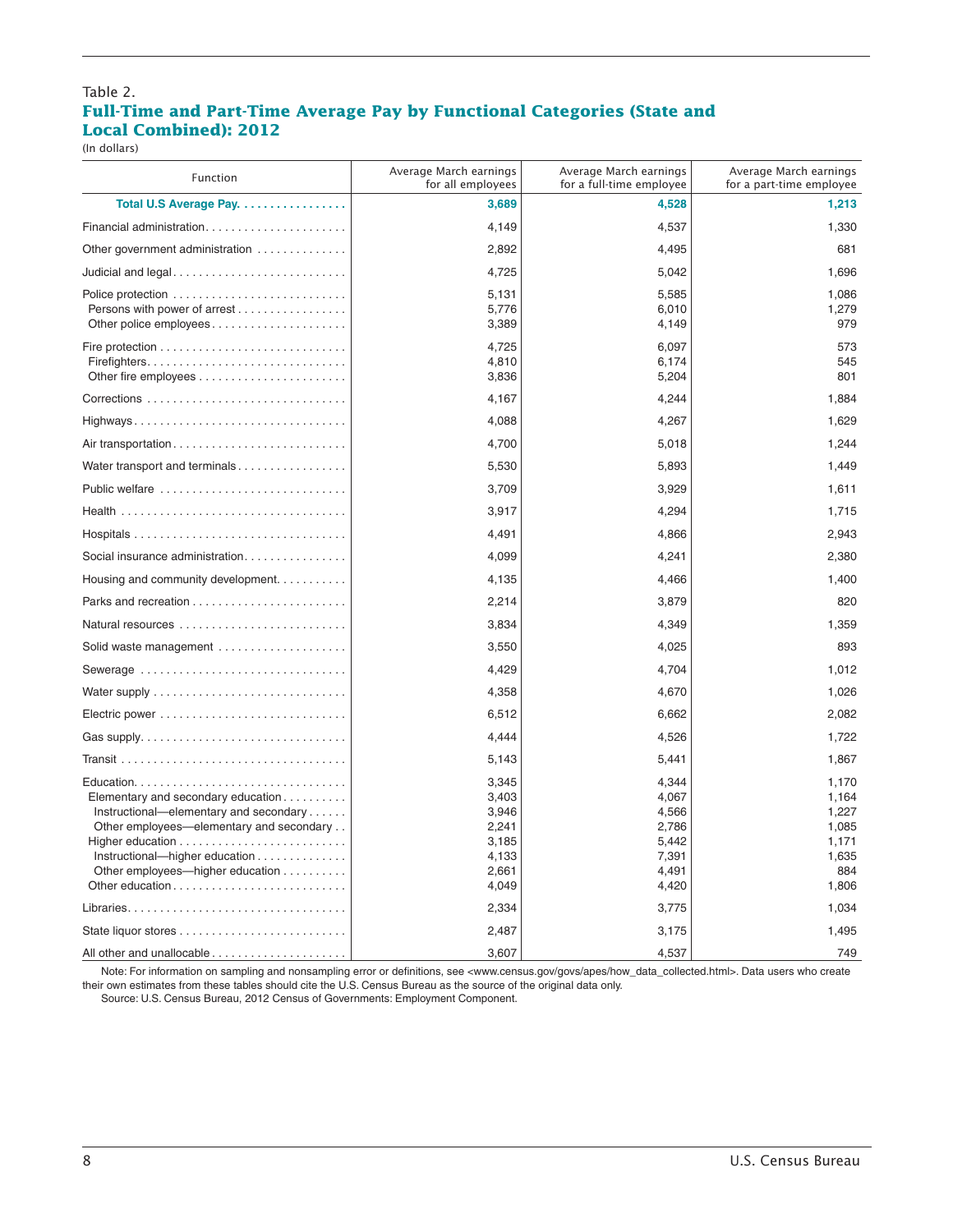#### Table 3. **Number of Employees at the State and Local Level by State: 2012**

|                                              | <b>Total March</b> |                  |                 |                 |
|----------------------------------------------|--------------------|------------------|-----------------|-----------------|
|                                              | full-time and      | Percentage of    | Percentage      | Percentage      |
| <b>State</b>                                 | part-time          | total government | employed at the | employed at the |
|                                              | employment         | employment       | state level     | local level     |
|                                              |                    |                  |                 |                 |
| United States                                | 19,247,370         | 100.0            | 27.5            | 72.5            |
| Alabama                                      | 316,747            | 1.6              | 33.5            | 66.5            |
|                                              | 64,648             | 0.3              | 47.5            | 52.5            |
| Arizona                                      | 334,922            | 1.7              | 25.5            | 74.5            |
| Arkansas                                     | 200,815            | 1.0              | 36.9            | 63.1            |
| California                                   | 2,118,075          | 11.0             | 22.8            | 77.2            |
|                                              |                    |                  |                 |                 |
| Colorado                                     | 336,975            | 1.8              | 29.9            | 70.1            |
| Connecticut                                  | 225,617            | 1.2              | 34.6            | 65.4            |
| Delaware                                     | 56,912             | 0.3              | 56.0            | 44.0            |
| District of Columbia                         | 45,206             | 0.2              | 0.0             | 100.0           |
|                                              | 990,525            | 5.1              | 21.2            | 78.8            |
|                                              |                    |                  |                 |                 |
|                                              | 592,180            | 3.1              | 27.3            | 72.7            |
|                                              | 88,277             | 0.5              | 81.7            | 18.3            |
|                                              | 98,952             | 0.5              | 28.4            | 71.6            |
|                                              | 775,615            | 4.0              | 20.2            | 79.8            |
| Indiana                                      | 399,130            | 2.1              | 29.3            | 70.7            |
|                                              |                    |                  |                 |                 |
| $lowa \ldots \ldots \ldots \ldots \ldots$    | 233,786            | 1.2              | 28.7            | 71.3            |
|                                              | 238,493            | 1.2              | 24.9            | 75.1            |
| Kentucky                                     | 283,805            | 1.5              | 35.9            | 64.1            |
| Louisiana                                    | 301,258            | 1.6              | 31.2            | 68.8            |
| Maine                                        | 92,065             | 0.5              | 29.6            | 70.4            |
| Maryland                                     | 337,002            | 1.8              | 27.2            | 72.8            |
| Massachusetts.                               | 391,205            | 2.0              | 30.9            | 69.1            |
| Michigan                                     | 563,197            | 2.9              | 32.6            | 67.4            |
| Minnesota                                    | 343,741            | 1.8              | 29.6            | 70.4            |
| $Miss is is p.$                              | 213,610            | 1.1              | 30.7            | 69.3            |
|                                              |                    |                  |                 |                 |
| Missouri                                     | 372,700            | 1.9              | 27.1            | 72.9            |
| Montana                                      | 72,445             | 0.4              | 36.4            | 63.6            |
| Nebraska                                     | 145,351            | 0.8              | 25.6            | 74.4            |
| Nevada                                       | 126,225            | 0.7              | 26.3            | 73.7            |
| New Hampshire                                | 90,340             | 0.5              | 27.9            | 72.1            |
|                                              |                    |                  |                 |                 |
| New Jersey                                   | 562,984            | 2.9              | 29.2            | 70.8            |
| New Mexico                                   | 142,667            | 0.7              | 38.1            | 61.9            |
| New York                                     | 1,326,990          | 6.9              | 20.8            | 79.2            |
| North Carolina                               | 693,438            | 3.6              | 25.6            | 74.4            |
| North Dakota                                 | 60,018             | 0.3              | 41.9            | 58.1            |
|                                              | 712,255            | 3.7              | 26.0            | 74.0            |
| Oklahoma                                     | 247,849            | 1.3              | 33.8            | 66.2            |
| Oregon. $\ldots \ldots \ldots \ldots \ldots$ | 243,555            | 1.3              | 33.4            | 66.6            |
| Pennsylvania                                 | 700,129            | 3.6              | 29.4            | 70.6            |
| Rhode Island                                 | 58,389             | 0.3              | 41.0            | 59.0            |
|                                              |                    |                  |                 |                 |
| South Carolina.                              | 289,200            | 1.5              | 31.8            | 68.2            |
| South Dakota.                                | 62,046             | 0.3              | 31.2            | 68.8            |
| Tennessee                                    | 375,910            | 2.0              | 27.3            | 72.7            |
| Texas                                        | 1,582,875          | 8.2              | 22.9            | 77.1            |
| Utah                                         | 193,237            | 1.0              | 36.4            | 63.6            |
|                                              |                    |                  |                 |                 |
| Vermont                                      | 52,909             | 0.3              | 34.2            | 65.8            |
|                                              | 538,573            | 2.8              | 30.3            | 69.7            |
| Washington                                   | 394,308            | 2.0              | 35.1            | 64.9            |
| West Virginia                                | 120,790            | 0.6              | 40.5            | 59.5            |
| Wisconsin                                    | 377,914            | 2.0              | 27.9            | 72.1            |
| Wyoming                                      | 61,515             | 0.3              | 25.9            | 74.1            |

 Note: For information on sampling and nonsampling error or definitions, see <www.census.gov/govs/apes/how\_data\_collected.html>. Data users who create their own estimates from these tables should cite the U.S. Census Bureau as the source of the original data only.